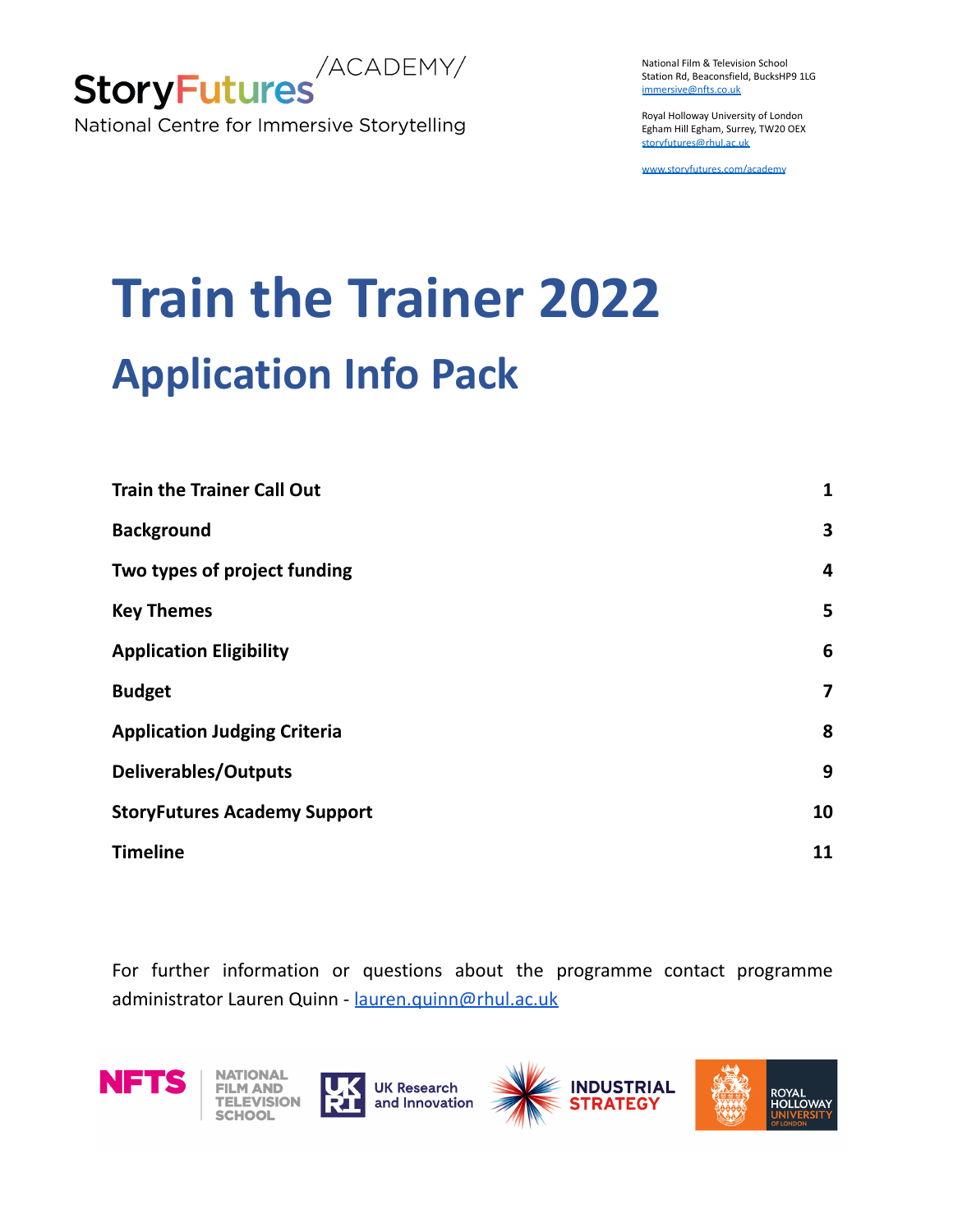## <span id="page-1-0"></span>Train the Trainer Call Out

StoryFutures Academy's Train the Trainer scheme is pleased to announce a *third call out* for university educators keen to bring immersive production into their courses and teaching materials.

Building on the success of the first two cohorts, made up of 14 university projects across the UK, Train the Trainer will support a further five academic projects to explore innovative ways to develop courses to train students in immersive production.

Train the Trainer was launched in 2020 in response to a skills shortage and a critical need to build a talent pipeline for the UK immersive industry. The overall aim of the initiative is to support the growth and development of UK trainers and talent so that immersive production can fulfil its potential in the UK with a creative workforce that is highly skilled in the use of VR, AR and MR.

The scheme provides a unique opportunity for university educators from institutes all across the UK to work together collaboratively, so headway can be made more rapidly to open doors and develop innovative new courses for this new and growing sector.

Working closely with industry partners, teams have created modules, full courses and workshops on subjects including virtual production, immersive sound, augmented reality and user-centred design. These courses are groundbreaking in their innovation and research, with an emphasis on cross-departmental work such as mixing live performance with immersive production, or teaching science and engineering students to communicate using immersive techniques.

Talking about Queen Mary University of London's Train the Trainer project, team leader Dr Tina Chowdhury, Senior Lecturer in Regenerative Medicine at QMUL, said: *"Engineer The Story helps students build confidence, tell stories, improve learning, and develop relationships at university. When we share stories with engineering students, the audience discovers new connections, builds trust and develops greater resilience. I am blown away by the power of storytelling."*









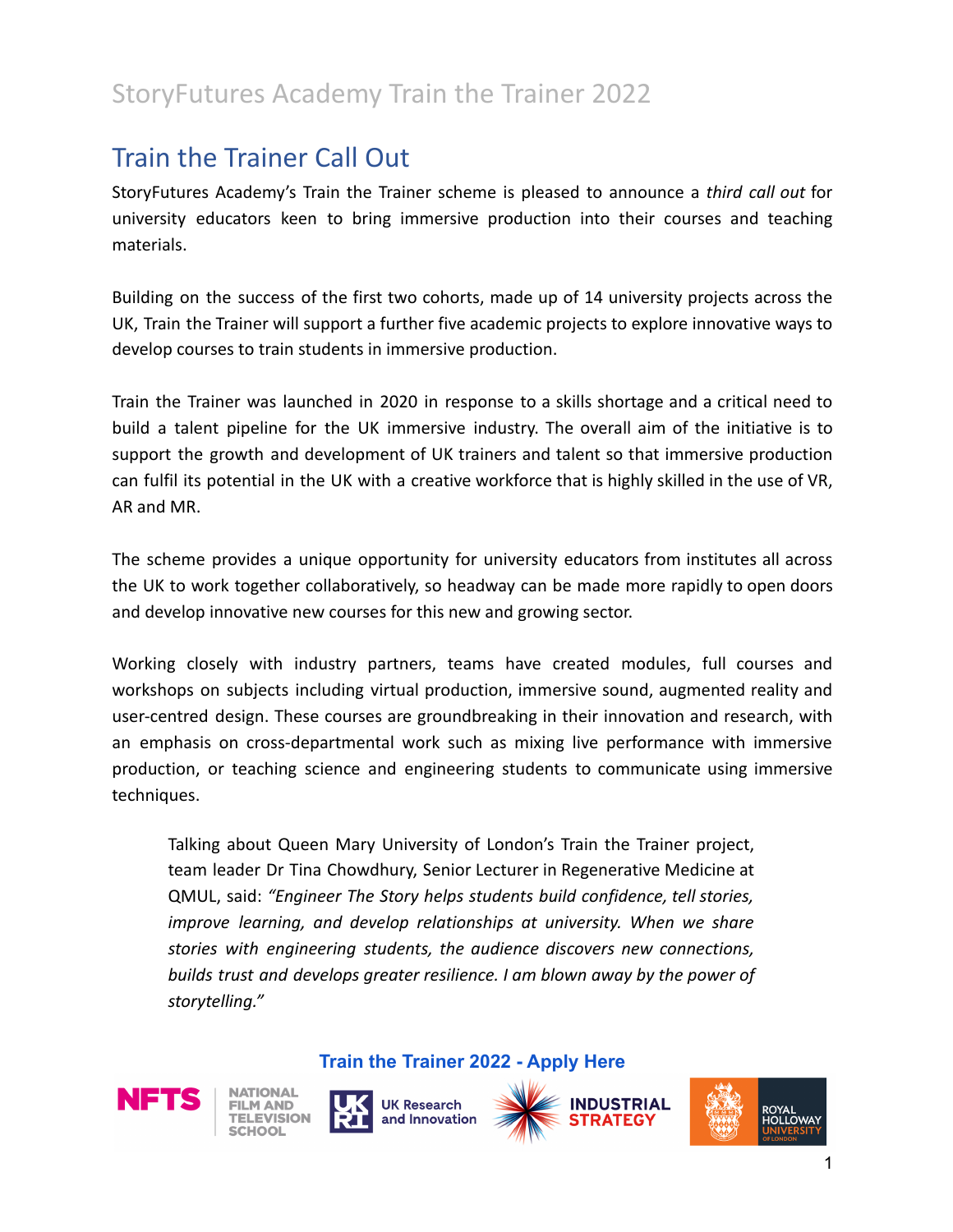*"New partnerships have arisen specifically because of our StoryFutures project. These relationships are currently in development with content makers and Virtual Production studio operations across the UK and potential academic collaboration and consultancy partnerships.. These opportunities could manifest as co-delivered courses online or student exchange programs with international industry partners."*

- Jodi Nelson-Tabor, Senior Lecturer Digital Film & TV Production, University of Greenwich.

Executive Producer Mary Matheson says, *"We're thrilled to see the success of the Train the Trainer projects. These interdisciplinary teams have trained over 225 academics/trainers and produced more than 50 courses benefitting nearly 3000 students across a wide range of immersive techniques. In many cases, the teams are working closely with industry partners to create brand new frameworks for immersive production workflows, giving students cutting edge skills and knowledge at the coalface of this emerging creative industry."*

StoryFutures Academy's Train the Trainer scheme offers researchers and teachers in UK Higher Education to receive funding, training and mentorship for a project centred around research *and* teaching development in immersive storytelling.

The aim is for educators to develop or lead a project that allows them (and their team) to interrogate a range of emergent challenges in immersive experience creation, and to create teaching materials (and learning logs) from that learning.

Importantly, educators must be able to show how the project will feed and integrate into courses for any of the following levels: undergraduate, postgraduate, further or widening participation education students.

**Funding amount:** The scheme supports applications in the range of up to £17,000

**Call Timing:** The call opens Monday 17th January 2022 and **closes Midnight Sunday 27th February 2022.**









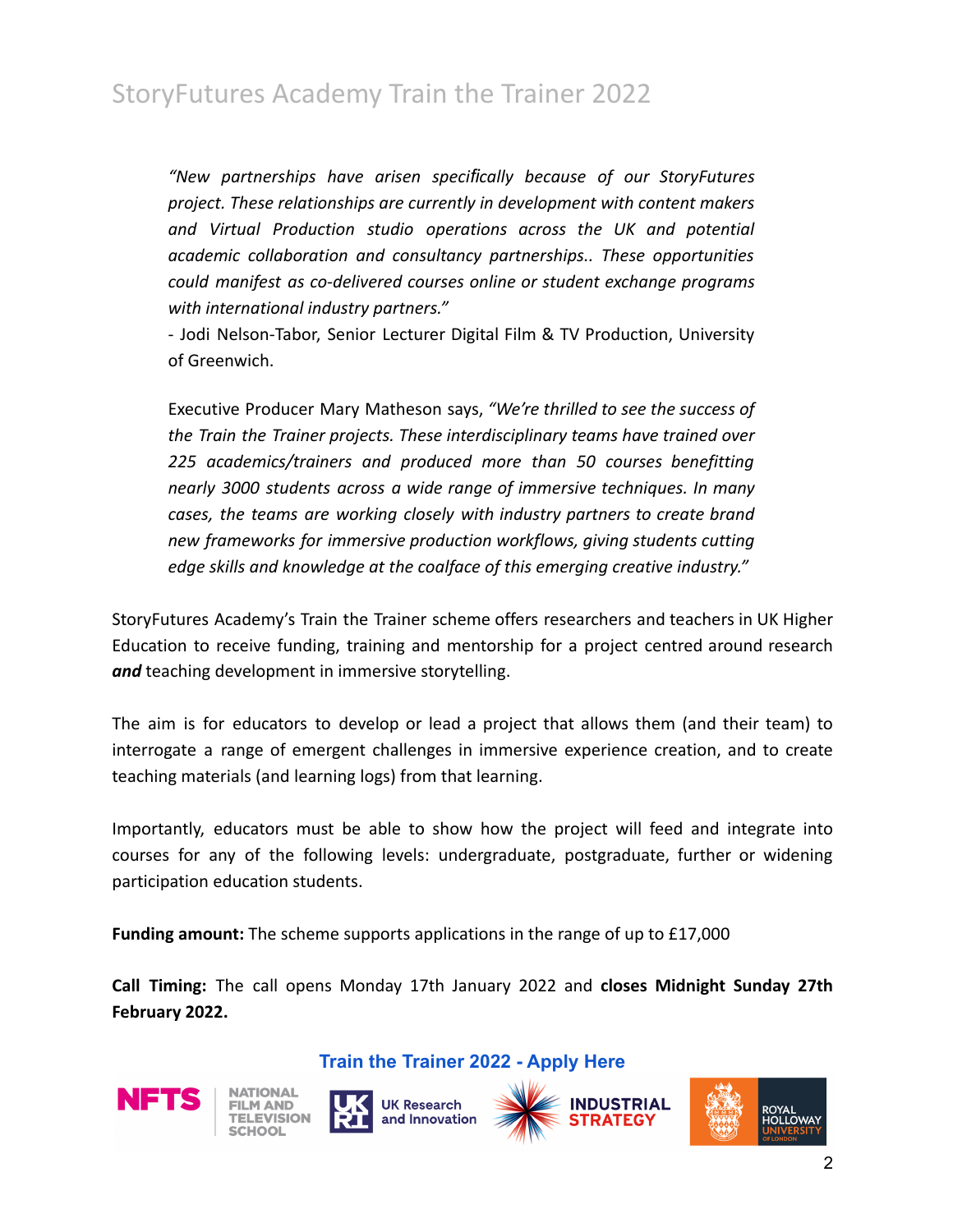## <span id="page-3-0"></span>Background

StoryFutures Academy is led by the National Film & Television School and Royal Holloway, University of London. Our overall aim is to support the growth and development of a UK-wide talent-pipeline to help make the UK a world leader in immersive storytelling. Much of that work includes training and upskilling those from film, TV, and games, to harness the talent of established storytellers, and to provide as many onward opportunities with funded professional placements on immersive productions, Kickstart and Production Booster funding schemes and Co-production opportunities.

We also carry out work on skills analysis. Of 100 companies surveyed and from interviews with 25 industry leaders, our research indicated that **44% were worried about the lack of graduates** and the supply chain. Full findings can be found in our first published report, *Skills for immersive experience creation; Barriers to growth in the UK's Immersive Economy***,** [here.](https://www.storyfutures.com/resources?filter=reports)

The Train the Trainer scheme aims to help build the talent pipeline so that immersive can fulfil its potential in the UK.

## <span id="page-3-1"></span>Two types of project funding

#### **Teaching-led: For UK teaching-focused staff.**

For teaching-focused staff, the funding is to encourage the creation of workshops, training scenarios and the use of tools that explore emergent challenges in immersive storytelling. These are aimed at helping to develop a UK skills base by enabling teachers to explore how to train students and other trainers in immersive storytelling.

#### **Research-led: For UK research-focused staff.**

For UK staff on research contracts, the funding is to encourage the creation of an immersive experience or prototype that will explore emergent challenges in immersive storytelling. These are aimed at helping to develop a UK skills base by enabling researchers to explore student participation on the project and how to train other trainers.









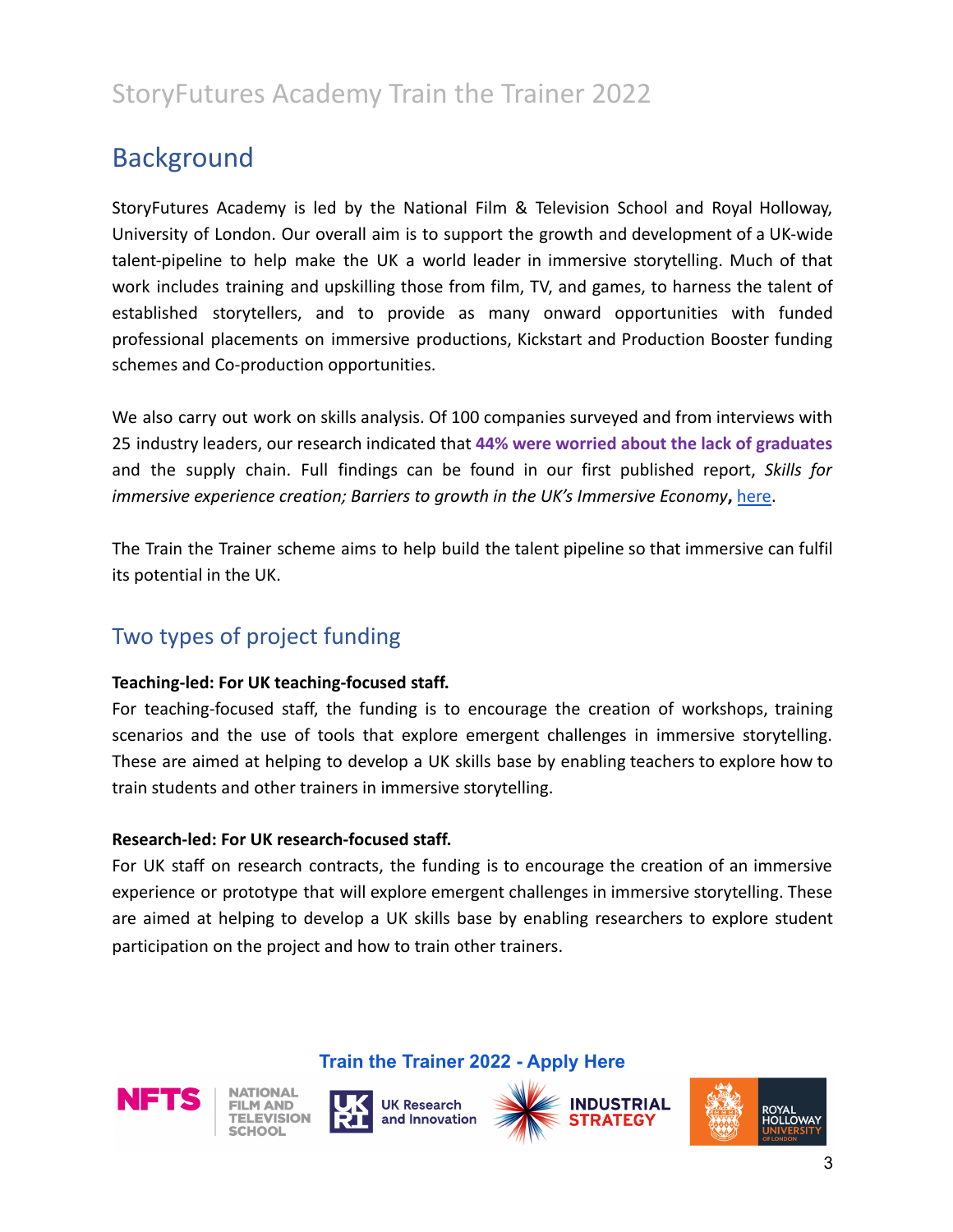## <span id="page-4-0"></span>Key Themes

All projects must address immersive storytelling challenges – broadly conceived – such as exploring established or emergent storytelling forms e.g. point of view, editing, spatial sound and attention, haptic engagements etc. Successful projects will demonstrate these key themes:

1. **Interdisciplinarity, from STEM to STEAM:** Projects or workshops that deliberately fuse arts with the sciences to promote interdisciplinary team building, bring together teams from disciplines such as computer science and media; engineering and drama; art and design; and physics.

2. **Game Engines in new contexts:** Projects or workshops that use real-time game engines and/or gaming mechanics in collaborative storytelling contexts with other screen industries, such as film, television, theatre and music.

3. **Key Skills:** Projects or workshops that address areas where skills are seen as crucial to successful projects and/or gaps have been identified as an industry concern, such as programming, business development, real-time game engine technical artists, interaction designers, creative directing, producing, UX Designer, Motion/Volumetric capture artists, or interactive writers. Projects that tackle more than one key skills role are welcome.

4. **Industry Partnerships:** We encourage a close working relationship with an industry partner to ensure that the course materials/framework is up-to-date and relevant for industry technical standards.









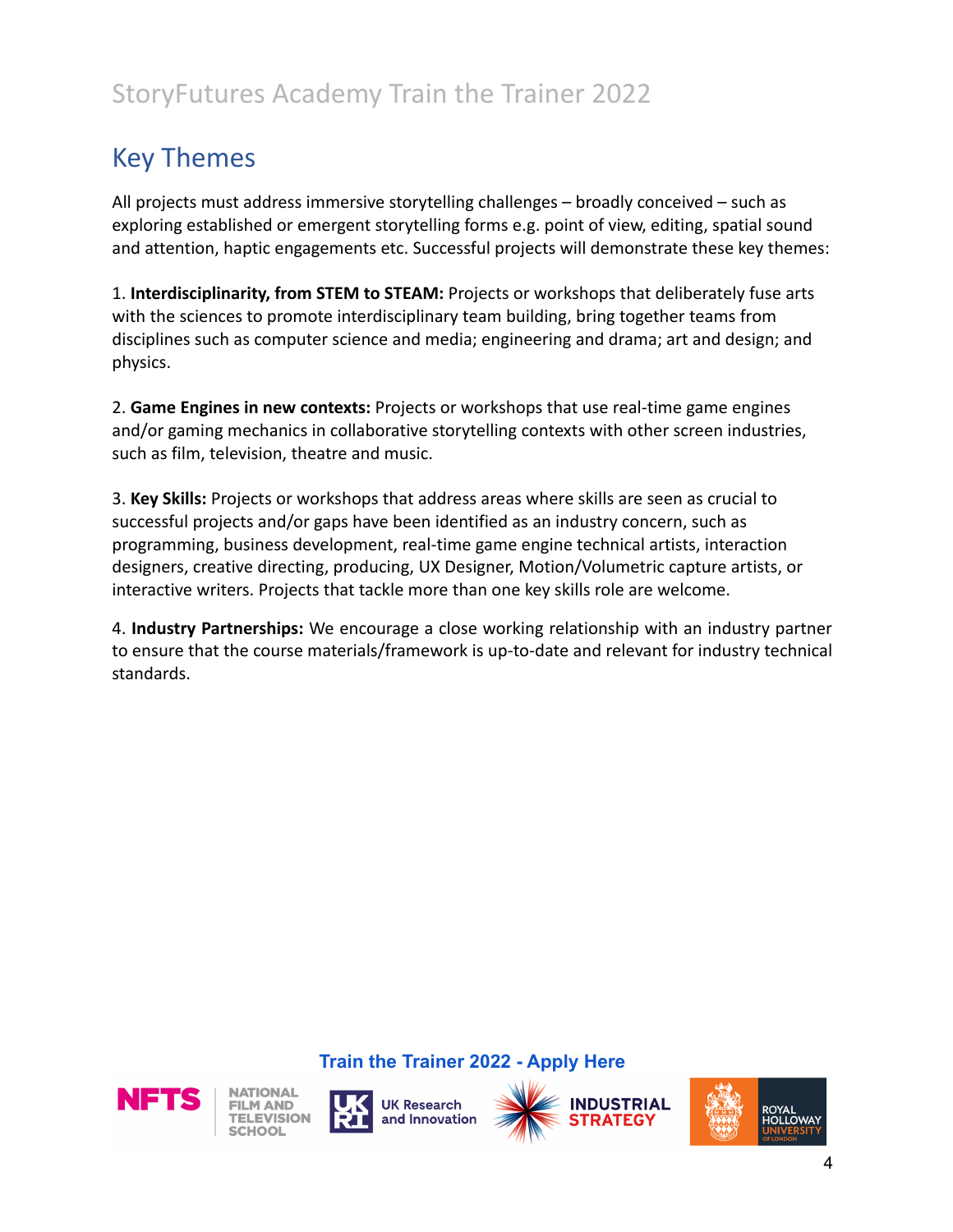# <span id="page-5-0"></span>Application Eligibility

Funding will only be provided where the applicant can demonstrate that the project proposed is deliverable for the money requested within the defined time period, and where the project specifically addresses the criteria set out below:

- The scheme is open to educators in HEI whether they are on teaching-led contracts or research-led contracts. Applicants should ensure the project they are proposing is fitting to the contract they hold (i.e. those who are on teaching-led contracts should consider submitting a workshop-led project, while those on research-led contracts (or practice-led) may be more suited to a prototype/(practice-led project).
- Priority will be given to projects that support immersive storytelling and production within disciplines such as computer science, engineering, digital and media, design, virtual production, animation etc and to those with an interdisciplinary approach.
- We welcome applications from all UK HE Institutions. However, priority will be given to projects from or partnered with [Creative Cluster Universities.](https://creativeindustriesclusters.com/) We encourage HEIs outside of the Creative Clusters to seek partnership with a Cluster University where feasible.
- Applicants are encouraged to apply as a collaborative team from more than one Educational Institute, but there must be a lead institution that will contract with StoryFutures Academy who will receive and administer the grant, including arrangement of any collaborative agreements or subcontract as necessary.
- Applications must be made by a Principal Investigator employed at a UK registered Higher Education Institution.
- Applicants and all team members must be age 18+.
- Applicants are expected to grant StoryFutures Academy the use of anonymised data related to the project in academic and industry-facing research publications.
- Applicants are expected to share with StoryFutures Academy the learning from the project in the form of a learning log, in order for StoryFutures Academy to create a database of teaching modules.

#### **[Train the Trainer 2022 - Apply Here](https://www.storyfutures.com/academy/skills/train-the-trainer)**



**NATIONAL FILM AND ELEVISION** 





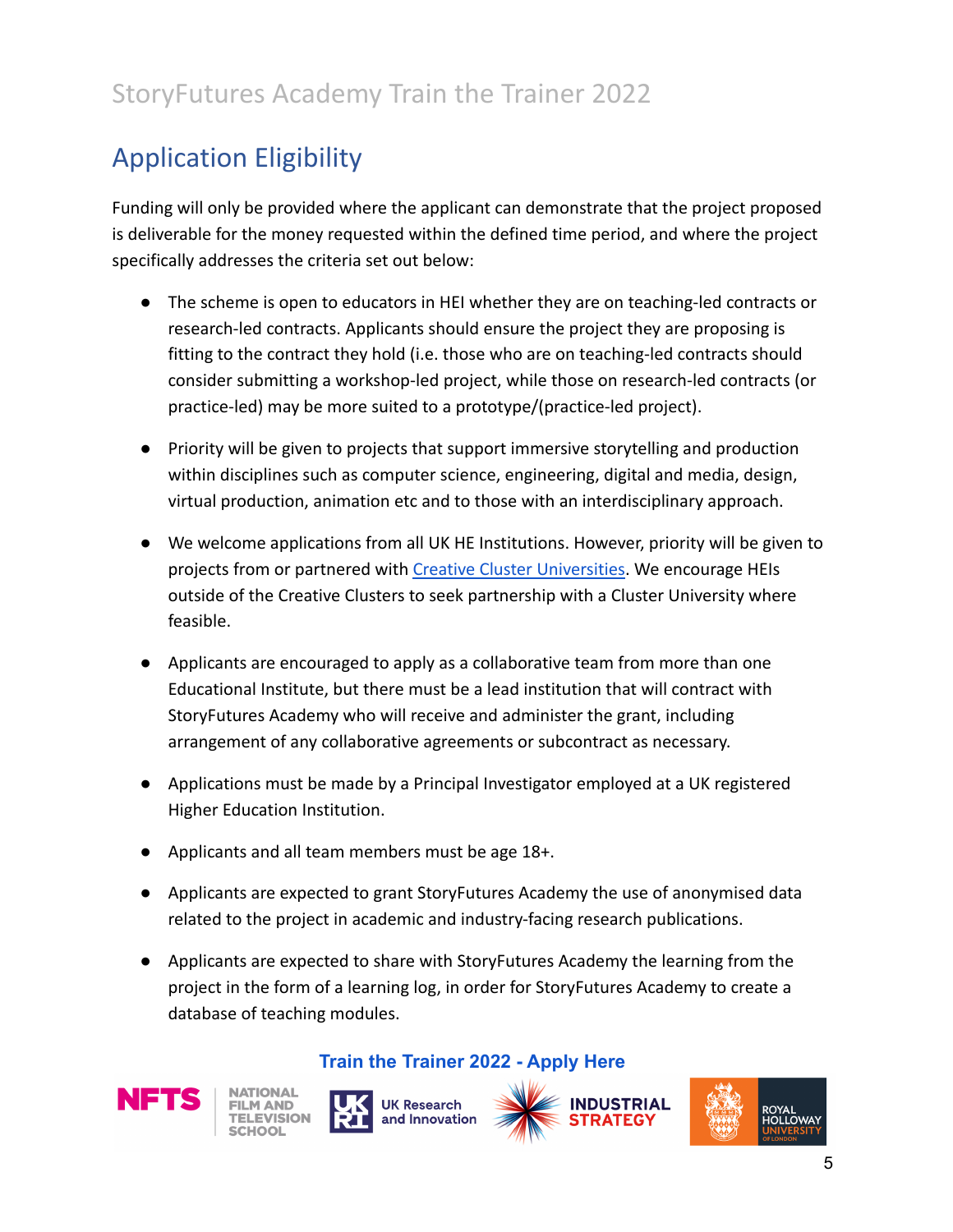## <span id="page-6-0"></span>Budget

The following costs are eligible for funding:

- Creative and development costs (e.g. writers, technical development);
- Equipment and studio hire;
- Equipment purchase (up to a maximum of 20% of total costs applied for);
- Residency fees to support producers working in relevant collaborative environments;
- Expertise and consultancy of freelance professionals or company partners;

## *All projects should include the following costs:*

- Travel costs, including for attendance at 3 x workshops at StoryFutures Academy
- Allow up to £200 to purchase immersive experiences so that teams can develop a range of knowledge about AR/VR/MR;
- Behind the scenes or "how to" video capture;
- Time for (key) named trainers/researchers on the project, such as teaching relief, buyout or remission from administrative duties. (This could be an in-kind contribution by the academic institution).

Grant awards to successful projects are subject to the acceptance of the contractual terms and conditions of the Train the Trainer scheme, outlined by StoryFutures Academy.









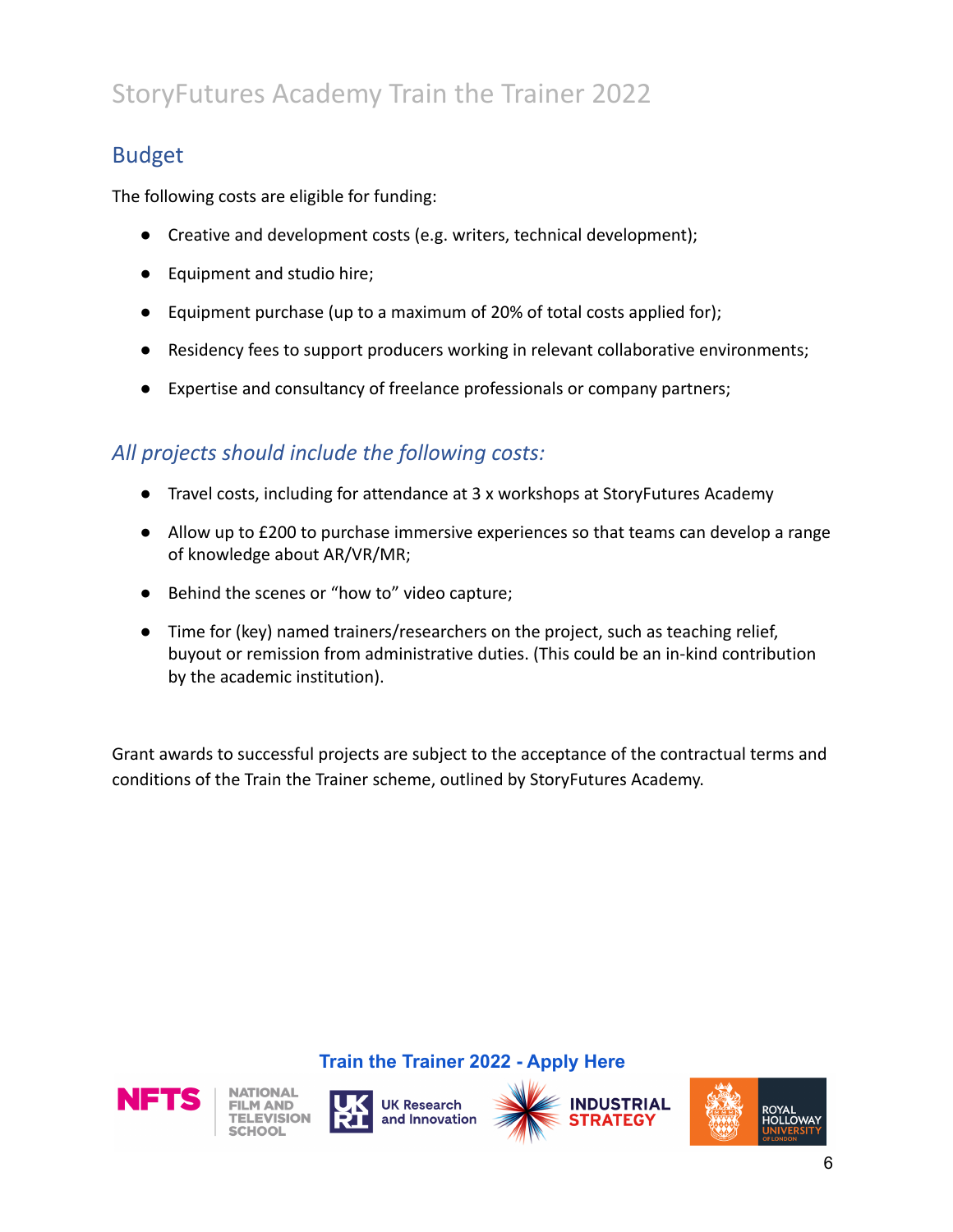## <span id="page-7-0"></span>Application Judging Criteria

**Theme fit and innovation:** The extent to which the application clearly aligns with addressing immersive storytelling challenges and one or more of the three **key [themes](#page-4-0)** (priority areas) identified in the call in an innovative and rigorous manner.

**Appropriate team skills:** Applicants must demonstrate they have a team able to develop and deliver immersive experiences and workshops (as appropriate), including access to the necessary skills and tools to deliver the planned project.

**Value for money and realistic timeframe:** whether the budget proposed is reasonable with respect to being able to deliver the proposed project and required deliverables, and within the proposed **[time frame](#page-10-0)**.

**Impact and deliverables:** Demonstrate that the project can fulfil all required deliverables, especially that it will develop course materials and plans that can be integrated into at least one HEI institution, clearly identifying the course(s), type and size of student body that will benefit from the project. Plans might include, for example, the launch of new degree/course pathways; augmenting existing programmes; new HEI collaborations; new HEI and non-standard training collaborations. Institutional support for the application at department, school or faculty level is therefore necessary (please upload email/letter of support).

**Industry partnership:** Applications will be assessed according to the strength of that partnership or collaboration and the extent to which the project aligns with the identified industry need.

**Commitment to diversity**: the application should consider StoryFutures Academy's diversity commitment within its team or impact plan where possible. This is: StoryFutures Academy is committed to supporting storytellers from a range of diverse backgrounds to work with immersive technology. This includes a commitment to reach a minimum of 50% female and 20% BAME participants across our programmes. Applications will be asked to set out the gender and ethnic make-up of their teams with reference to these targets. We will take a portfolio approach to applications, ensuring that across supported projects this target is met.









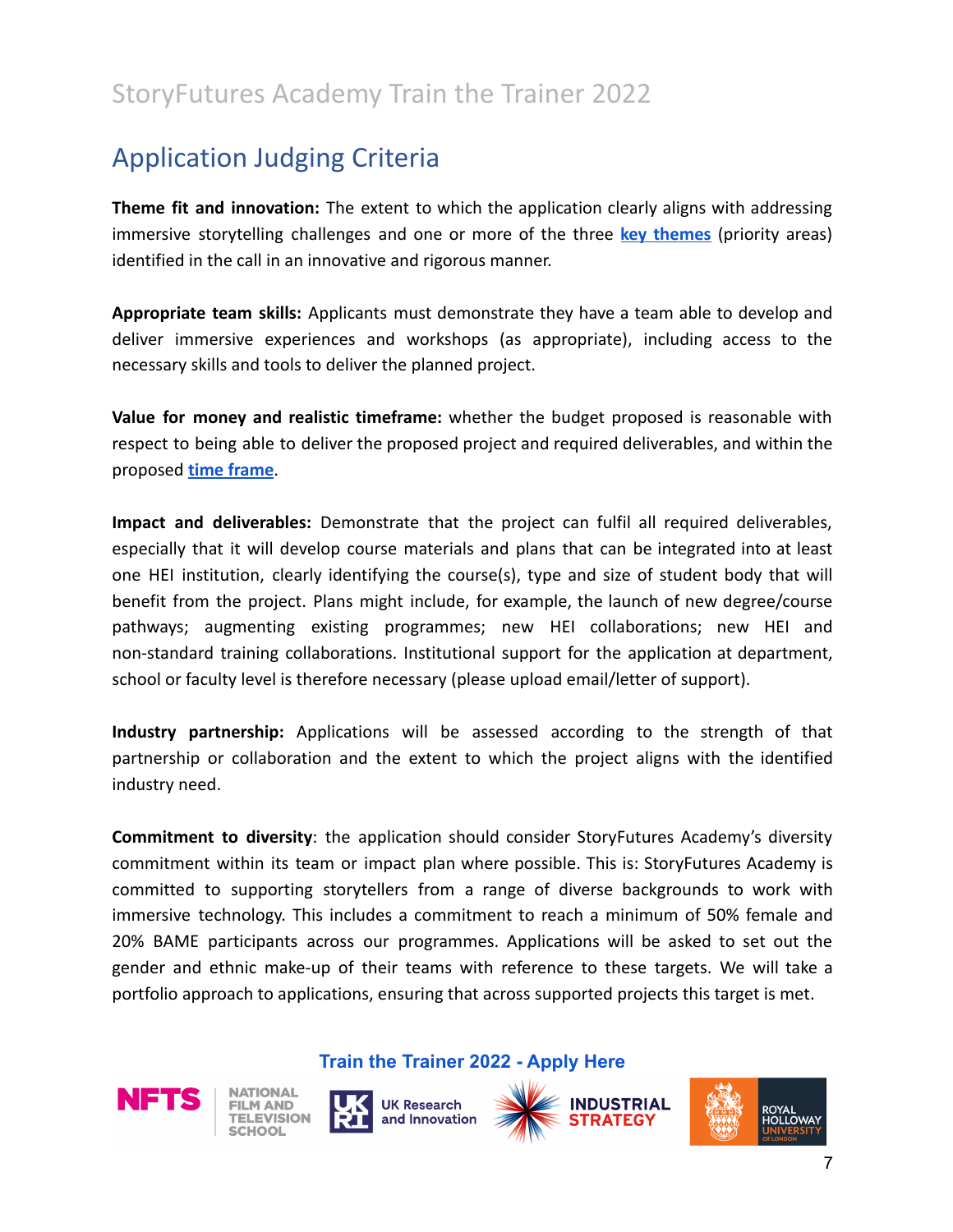## <span id="page-8-0"></span>Deliverables/Outputs

The key members of awarded teams must attend all workshop sessions listed in the **[timeline](#page-10-0)**.

A key output is the development and delivery of a range of teaching materials that can be used on future courses, modules or workshops.

### **Outputs**

- A summary of your plans for the next steps of the project, including detail of how, when and on which courses the learnings will be integrated;
- Participation of students in project or sample test group (min. 12);
- A Learning Log summarising the outcomes of the project, detailing key lessons learned. This should include a summary of the results of any creative, technical or audience/trainer testing that has been carried out. A template will be provided;
- Sample course materials that show how your training or researching initiative can be taught more widely;
- Next steps on how you plan to integrate teaching materials into an existing module/course or to create a new module/course in the lead applicant's home institute (and any others);
- **For prototype focused projects:** A build or treatment of the immersive prototype or final piece, in a format which can be previewed in StoryFutures Academy Immersive Labs (wherever possible);
- **For workshop focused projects:** A record of the training workshop(s) in the form of video, audio or photographic record that can be shared in the StoryFutures Academy working labs (wherever possible).









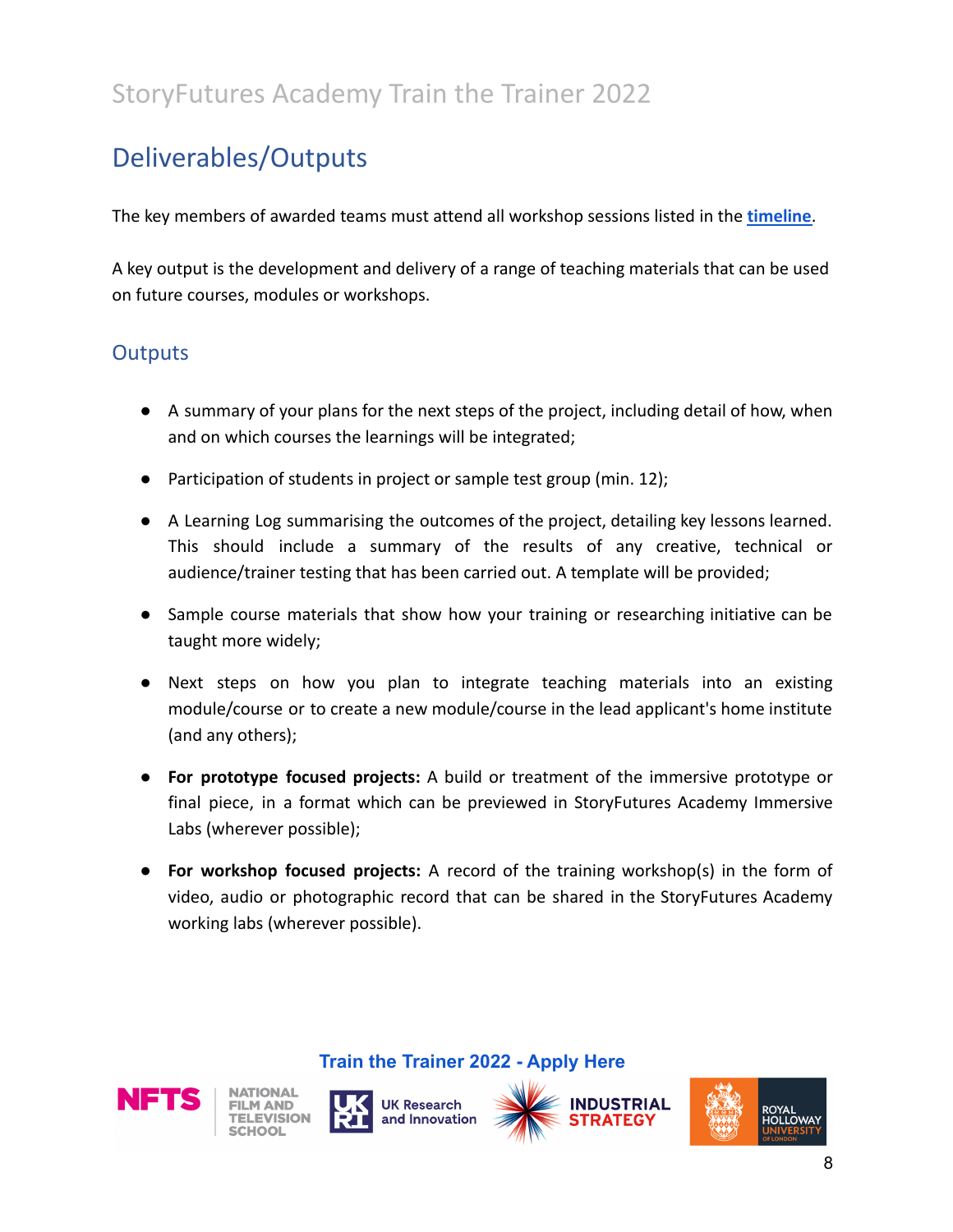## <span id="page-9-0"></span>StoryFutures Academy Support

StoryFutures Academy will provide the following support to each successful project:

Access to a team of industry mentors who have a range of skills in immersive production and in project design/management and who will:

- Deliver 5 days of workshops across the project cycle, including a kick-off workshop aimed at helping the cohort of winning projects to access best in class examples of Immersive work, to meet each other and share project ambition as well as benefit from inspiring 'how to' sessions from industry professionals;
- Offer more specific help in the design, development and delivery of the projects, including one-on-one project 'clinics' at workshops e.g. tech clinic, budget clinic, design clinic etc.;
- Specialist input will also be offered at regular stages throughout the project cycle with monthly scheduled virtual hangouts and phone calls;
- Offer a mid-project critical review;
- Provide access to a broader network of industry professionals for further advice and collaboration;
- Co-design or assist in the development of future learning materials;
- Showcase the project (Thursday 4th August 2022).